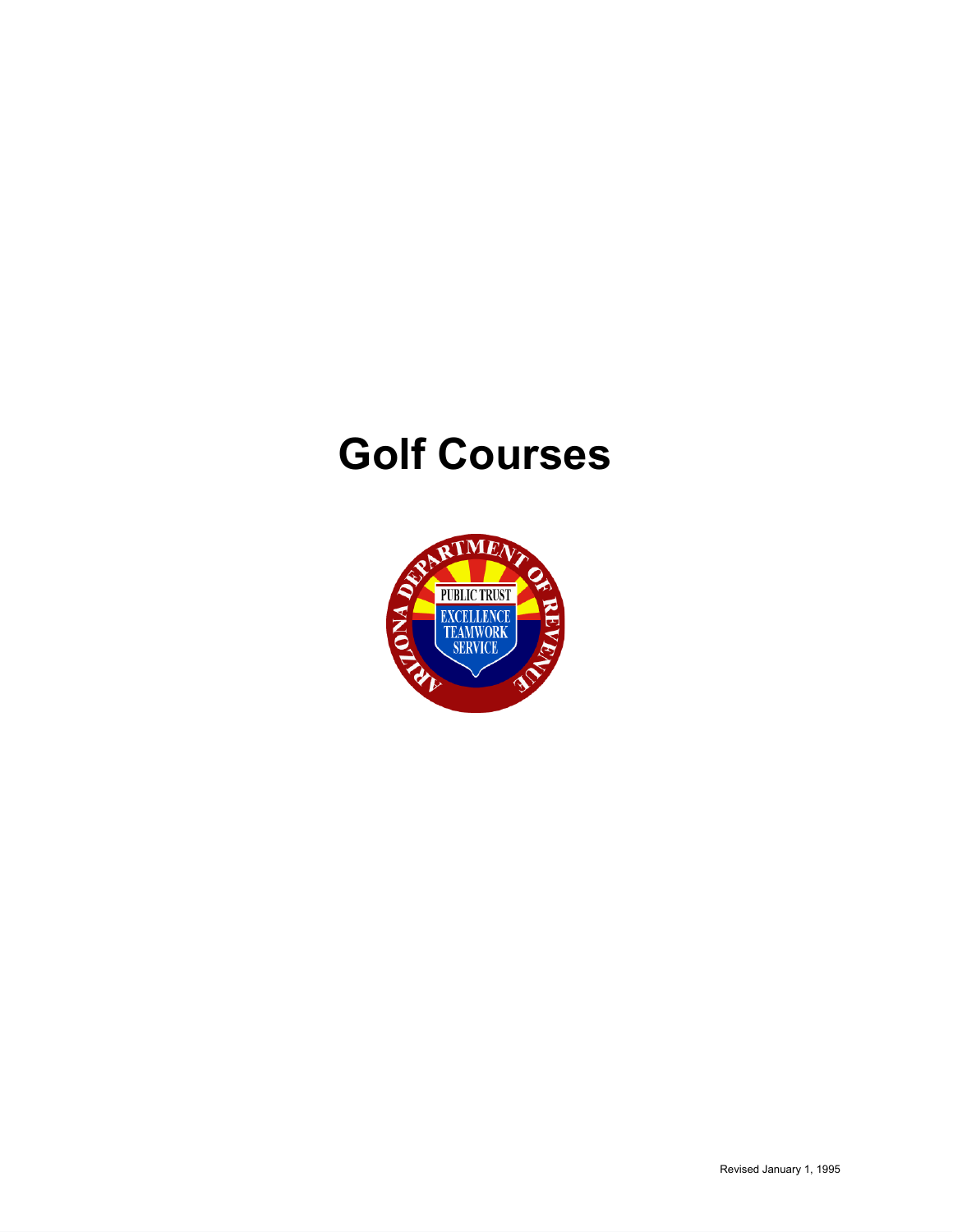# **Background**

A golf course consists of a large tract of land, supporting facilities and improvements devoted to the sport of golf. Golf courses normally fall into one of four categories. These are:

- 1. Publicly owned golf courses for public use.
- 2. Privately owned golf courses for public use.
- 3. Privately owned golf courses for use only by members, employees or residents.
- 4. Privately owned golf courses for use by members, employees or residents, and for public use.

The publicly owned golf course is tax exempt and will not be discussed in detail. It is important to keep in mind, however, that the proximity of public golf courses may impact the value and the amount of play at privately owned golf courses in the vicinity. Many privately owned golf courses are not intended to generate a profit. Some courses are operated for the benefit of members. If a golf course is operated for the benefit of members, operating expenses will often be offset by other income.

Other privately owned golf courses are usually intended to stimulate sales in a subdivision or community development. Such courses usually do not generate a profit from operations. In some cases, use as a golf course is a transitional use. Fees from the golf course may provide income or help defray expenses during the period of development of a real estate project with which it is affiliated. Presence of a golf course may also be a feature used for promotion of the project during its developmental stage.

Although some privately owned golf courses do not generate a profit from operations, many do generate income. The cash flow generated by golf course operations, however, normally does not reflect the value of the course.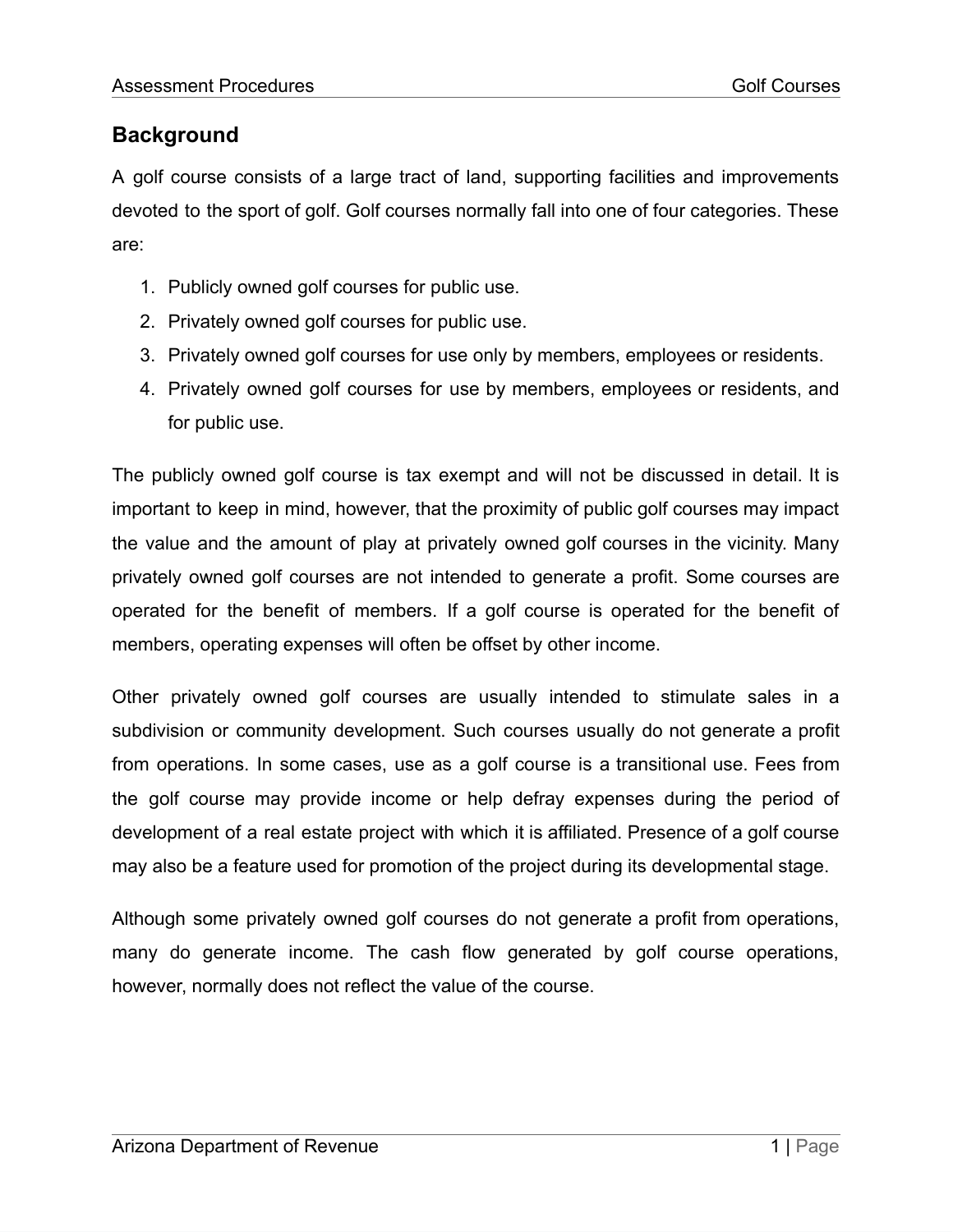## **Income Generating Golf Courses**

Golf courses that are operated or intended to generate an income normally fall into one of the following categories:

- 1. Golf courses developed in conjunction with a community or subdivision development.
- 2. Golf courses developed in conjunction with a country club.
- 3. Golf courses developed in conjunction with a resort or hotel.
- 4. Golf courses developed for use by the public.
- 5. Golf courses developed in conjunction with a business, industry, school, military or similar facility.

#### **1. Community or Subdivision Golf Courses**

A major portion of the development cost of golf courses in conjunction with community or subdivision development is recovered from the sale of adjacent and surrounding lots. The cost of golf course operation, maintenance, and a return on and of any remaining investments will be derived from income generated by greens fees, pro shop operations, cart rental and clubhouse receipts and other activities that generate a cash flow. Such golf courses are normally committed to use as a golf course by deed restriction. Golf courses built as part of a community or subdivision development are seldom sold in the open market. When they are sold in the open market the selling price is generally less than land acquisition and course development costs. In most cases, courses built in conjunction with a residential development will be deeded to property owner groups or associations when a major portion of the subdivision has been developed and sold. When this occurs, such courses may be open to the public or may be operated for the benefit of property owners. In the latter case, the golf course facility may evolve into a country club.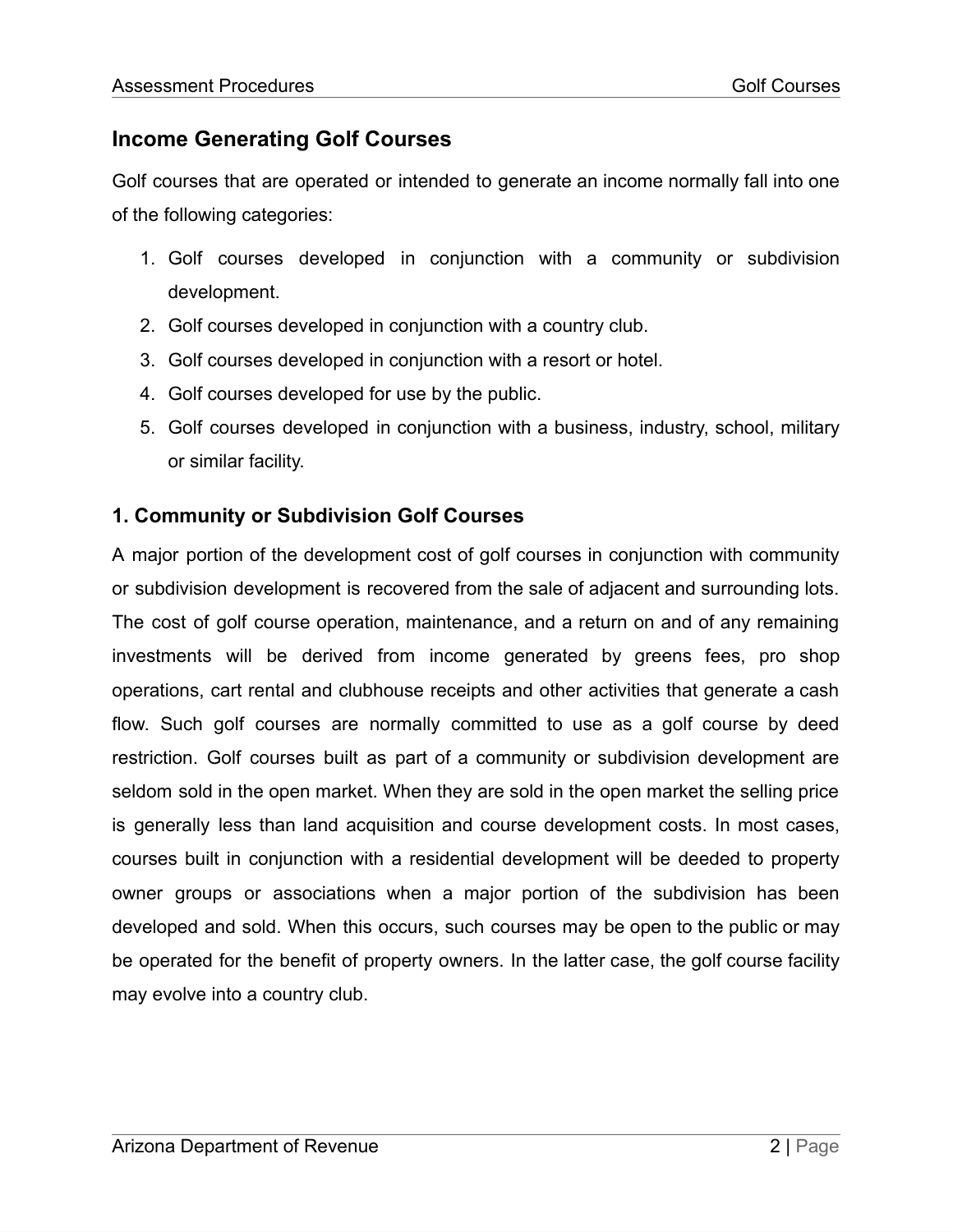#### **2. Country Club Golf Courses**

Most country clubs are developed to meet the social needs of the members and include a variety of recreational facilities. One of the most common recreation facilities provided by country clubs is the golf course which is available to members, guests and prospective members. Although members and their guests pay fees for the use of the golf course facilities and equipment, such fees are usually insufficient to cover golf course operation and maintenance costs. As a result, golf courses which are part of a country club may operate at a net loss which is compensated by club operating profits and members dues.

#### **3. Resort or Hotel Golf Courses**

A third category operated for income is the privately owned golf course developed and operated in conjunction with a resort. This type course is open to the public but is primarily operated to attract guests to the resort. Though such courses are often operated at a net loss, their contribution is significant to the overall operation and income of the resort.

#### **4. Commercial Golf Courses**

A fourth category operated to generate an income includes privately owned courses constructed or purchased for use by the public. Such courses will almost invariably be constructed on land that is restricted to more intensive use development. Courses in this category may include a pro shop, cart rental, a limited service restaurant and bar and will have membership provisions and special participation incentives.

## **5. Limited Use Golf Courses**

Other types of golf course ownership and management typically include courses owned by a business, industry, school, military or similar facility. Such courses are generally exempt from ad valorem property taxes. The nonexempt courses are maintained to provide golf facilities for a selected group and not intended to generate a profit.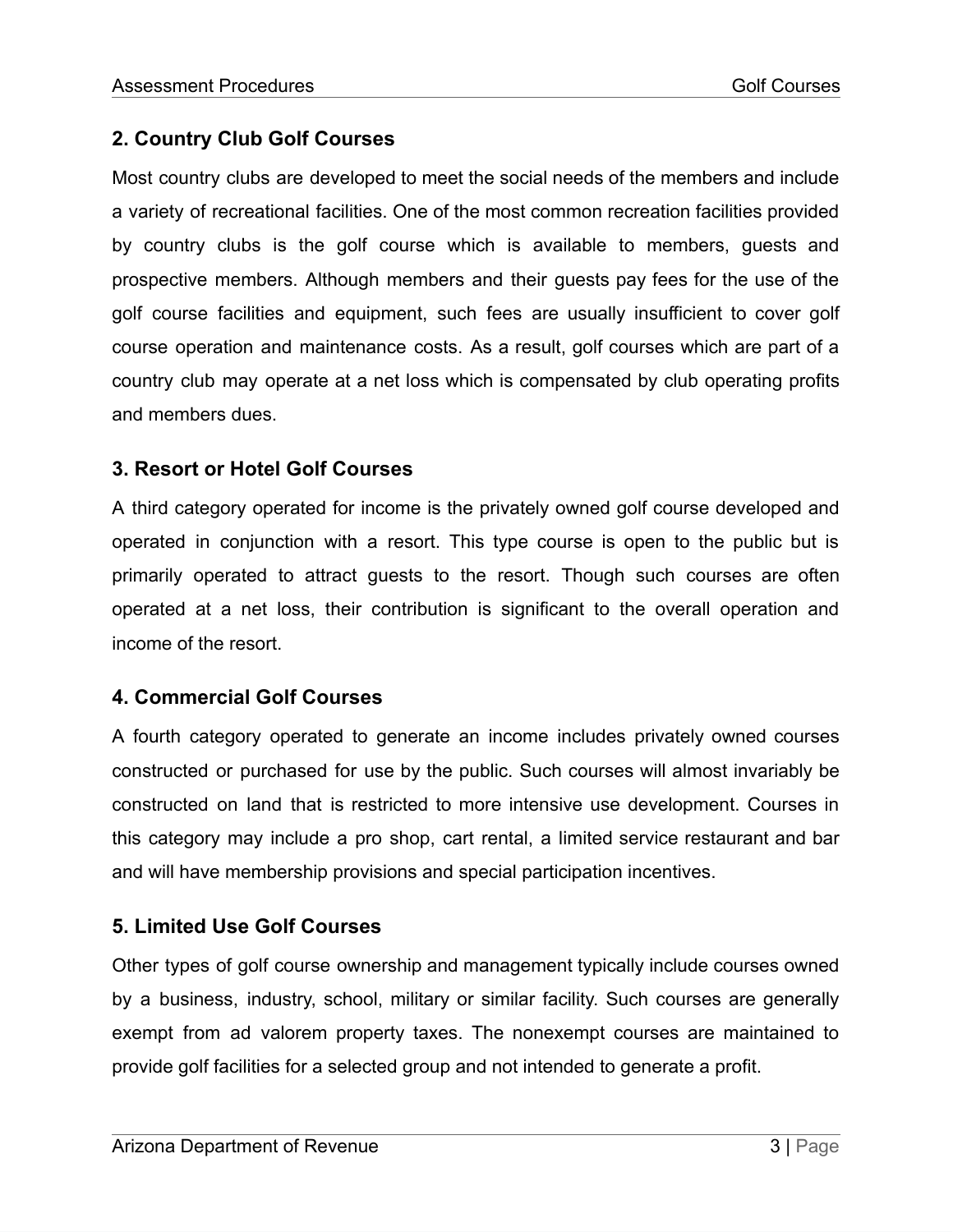# **Legal Definition of a Golf Course**

A.R.S. [42-13151](https://www.azleg.gov/viewdocument/?docName=https://www.azleg.gov/ars/42/13151.htm) addresses the valuation of golf course property. The statute reads in part, **"As used in this section, 'golf course' means substantially undeveloped land, including amenities such as landscaping, irrigation systems, paths and golf greens and tees, which may be used for golfing or golfing practice by the public or by members and guests of a private club but not including commercial golf practice ranges operated exclusive of golf courses valued under this section, clubhouses, pro shops, restaurants or similar buildings associated with the golf course which are generally used by the public or by members and guests entitled to use the golf course."**

#### **Legal Class**

Land and structures developed as private clubs for the exclusive use of members and their guests will be classed in legal class 4 and assessed at a ratio of **16%** of full cash value.

Land and structures developed by private owners and used by the public will be classed in legal class 3 and assessed at a ratio of **25%** of full cash value.

Land and structures developed as private clubs but also open to the public in addition to membership play will be assessed at a **mixed ratio**. One such example would be a course operated by a resort wherein membership is available to residents of the community, but is primarily operated as an attraction of the resort. The operator of such a course must maintain a record of the number of rounds played by resort guests as opposed to regular members. This information would then have to be made available to the assessor, who would use it to calculate a mixed ratio, based on the percentage of each class. This ratio would be split between legal class 3 and legal class 4.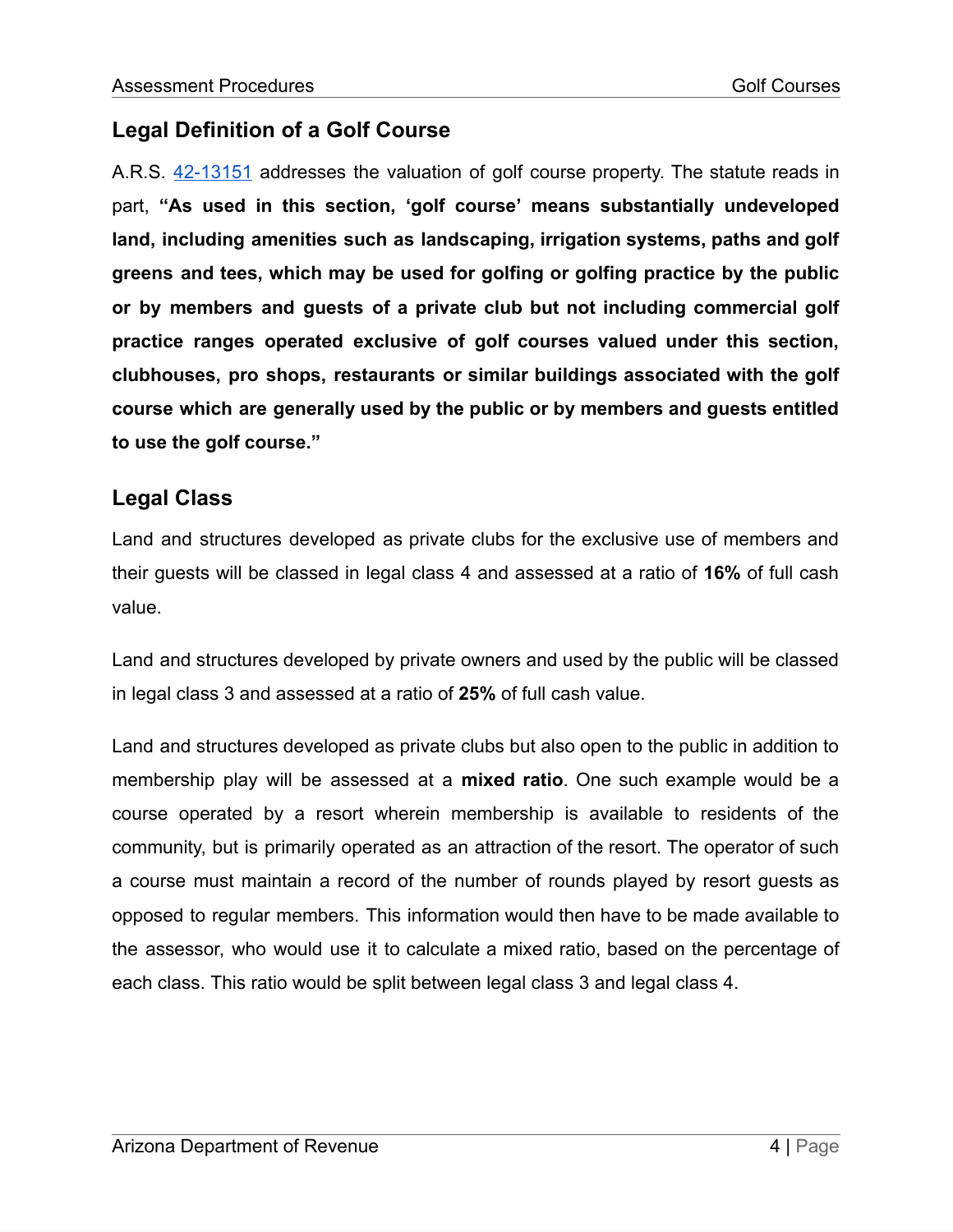## **Golf Course Development Costs**

Golf course development costs generally will relate to the size, layout and overall quality of the course. Development costs are included in the per hole values generated by the components listed in the component section of the Department's Construction Cost Manual. Improvement value of the golf course itself for the 1995 tax year shall be established by the Department's 1988 per hole improvement cost for the grade of golf course as described in the Department's 1986 Assessment Practices Manual for golf course assessment, effective January 1, 1986. The per hole cost shall be multiplied by the number of holes included. The value shall be adjusted to reflect the application of economic obsolescence, which will be determined uniformly as described in "Calculation of Full Cash Value For Entire Golf Course Facility", presented later in this section of the manual. Every tax year after 1995, the per hole improvement costs shall be adjusted using the change in the GDP Price Deflator as defined in A.R.S. [42-13152\(E\).](https://www.azleg.gov/viewdocument/?docName=https://www.azleg.gov/ars/42/13152.htm) The land shall be valued as described under the subject "Golf Course Land Valuation," later in this section of the manual. A.R.S. [42-13152\(C\)](https://www.azleg.gov/viewdocument/?docName=https://www.azleg.gov/ars/42/13152.htm).

# **Grading of Golf Courses**

The quality of the golf course, together with the topography and design of the golf course, establishes the grade of the course (Course Designation). The following components and codes are established for use in valuing golf courses for ad valorem tax purposes: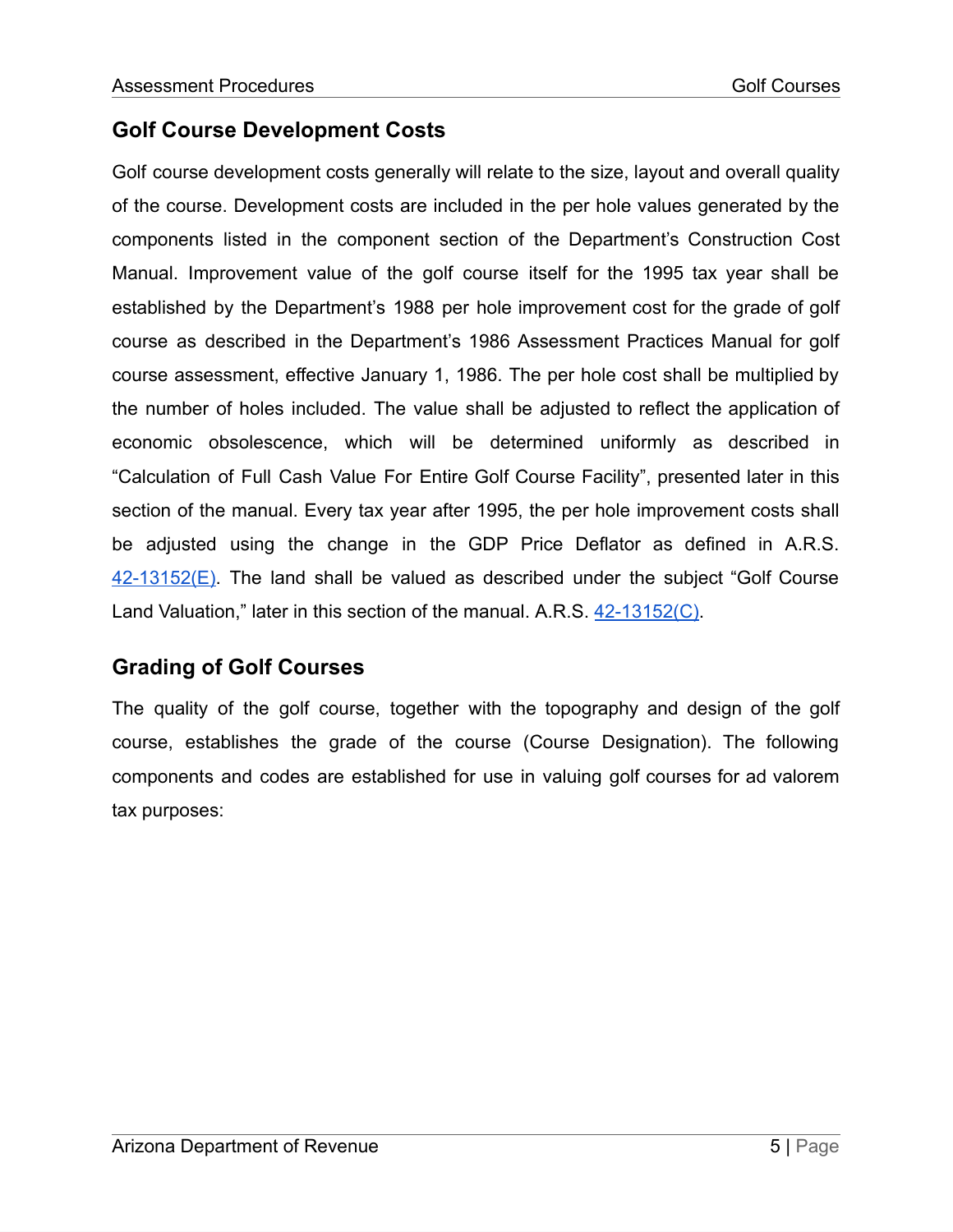| <b>COURSE</b><br><b>DESIGNATION</b> | <b>COURSE DESCRIPTION</b>                                                                                                                                                             |  |
|-------------------------------------|---------------------------------------------------------------------------------------------------------------------------------------------------------------------------------------|--|
| <b>GCA</b>                          | GOLF COURSE, MINIMAL QUALITY, (Each Hole)                                                                                                                                             |  |
|                                     | A simply developed budget course on open, natural or mostly level<br>terrain. This course has small tees and level greens and few<br>bunkers (sand traps).                            |  |
|                                     | The cost includes the normal clearing of the land, incidental grading<br>with minimal contouring, complete irrigation and drainage systems,<br>fairways, service roads and cart paths |  |
|                                     | Bridges, buildings and lakes are not included in the cost.                                                                                                                            |  |
|                                     | These golf courses typically have course yardage of 5,200 - 6,000<br>yards on 65 - 80 acres, a fairway of 20 - 25 acres and a rough of 40<br>$-48$ acres.                             |  |
|                                     | The size and layout of the terrain and the size and quality of the<br>irrigation system should be considered when selecting a rank.                                                   |  |
| <b>GCB</b>                          | GOLF COURSE, SIMPLE DESIGN (Each Hole)                                                                                                                                                |  |
|                                     | A simply designed course on relatively level terrain with natural<br>rough. This course has few bunkers (sand traps), small built-up tees<br>and greens and some small trees.         |  |
|                                     | The cost includes the normal clearing of the land, incidental grading<br>with slight contouring, complete irrigation and drainage systems,<br>fairways, service roads and cart paths. |  |
|                                     | Bridges, buildings and lakes are not included in the cost.                                                                                                                            |  |
|                                     | These golf courses typically have course yardage of 6,100 - 6,400<br>yards on 81 - 100 acres, a fairway of 26 - 33 acres and a rough of<br>49 - 60 acres.                             |  |
|                                     | The size and layout of the terrain and the size and quality of the<br>irrigation system should be considered when selecting a rank.                                                   |  |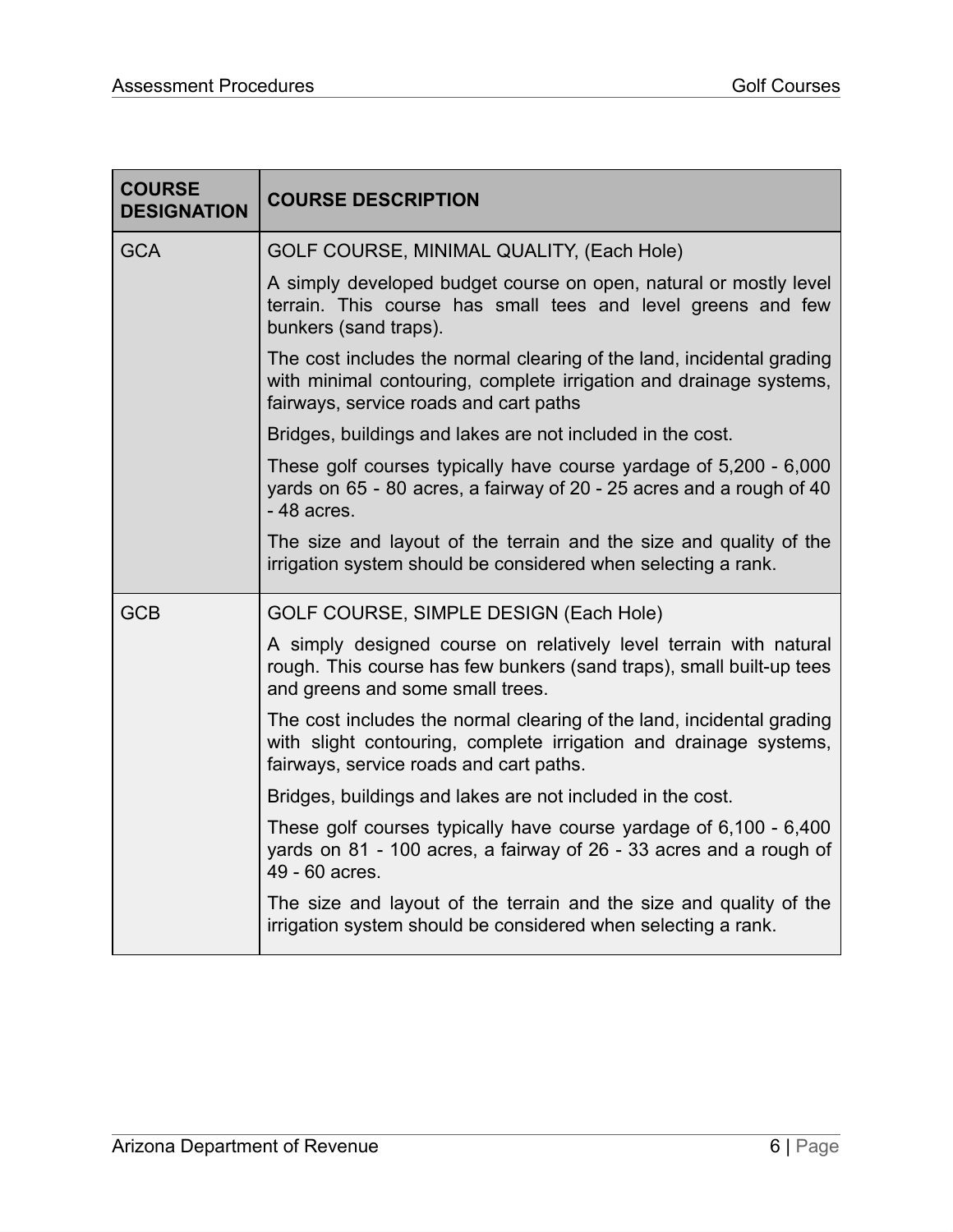| <b>COURSE</b><br><b>DESIGNATION</b> | <b>COURSE DESCRIPTION</b>                                                                                                                                                                                                                                              |  |
|-------------------------------------|------------------------------------------------------------------------------------------------------------------------------------------------------------------------------------------------------------------------------------------------------------------------|--|
| <b>GCC</b>                          | GOLF COURSE, GOOD DESIGN (Each Hole)                                                                                                                                                                                                                                   |  |
|                                     | This course is typical of a private club. The course is on undulating<br>terrain. It has bunkers (sand traps) at most greens, average<br>elevated tees and greens, some large trees moved in or clearing of<br>some wooded areas and a driving range.                  |  |
|                                     | The cost includes the normal clearing of the land, incidental grading<br>with moderate contouring, complete irrigation and drainage<br>systems, trees, greens, tees, fairways, service roads and cart paths.                                                           |  |
|                                     | Bridges, buildings and lakes are not included in the cost.                                                                                                                                                                                                             |  |
|                                     | These golf courses typically have course yardage of 6,500 - 6,800<br>yards on 101 - 144 acres, a fairway of 34 - 144 acres and a rough of<br>61 - 90 acres.                                                                                                            |  |
|                                     | The size and layout of the terrain and the size and quality of the<br>irrigation system should be considered when selecting a rank.                                                                                                                                    |  |
| <b>GCD</b>                          | GOLF COURSE, CHAMPIONSHIP (Each Hole)                                                                                                                                                                                                                                  |  |
|                                     | This course is on fair to severe undulating terrain with fairway and<br>greens that are bunkered (sand traps) and contoured. It has large<br>tees and greens, large transplanted trees and a driving range.<br>Championship courses are designed by "name" architects. |  |
|                                     | The cost includes the normal clearing of the land, incidental grading<br>with extreme contouring, complete irrigation and drainage systems,<br>service roads and cart paths.                                                                                           |  |
|                                     | Bridges, buildings and lakes are not included in the cost.                                                                                                                                                                                                             |  |
|                                     | These golf courses typically have course yardage of 6,900 - 7,500<br>yards, on 145 - 200 acres, a fairway of 45 - 60 acres and a rough of<br>91 - 120 acres.                                                                                                           |  |
|                                     | The size and layout of the terrain and the size and quality of the<br>irrigation system should be considered when selecting a rank.                                                                                                                                    |  |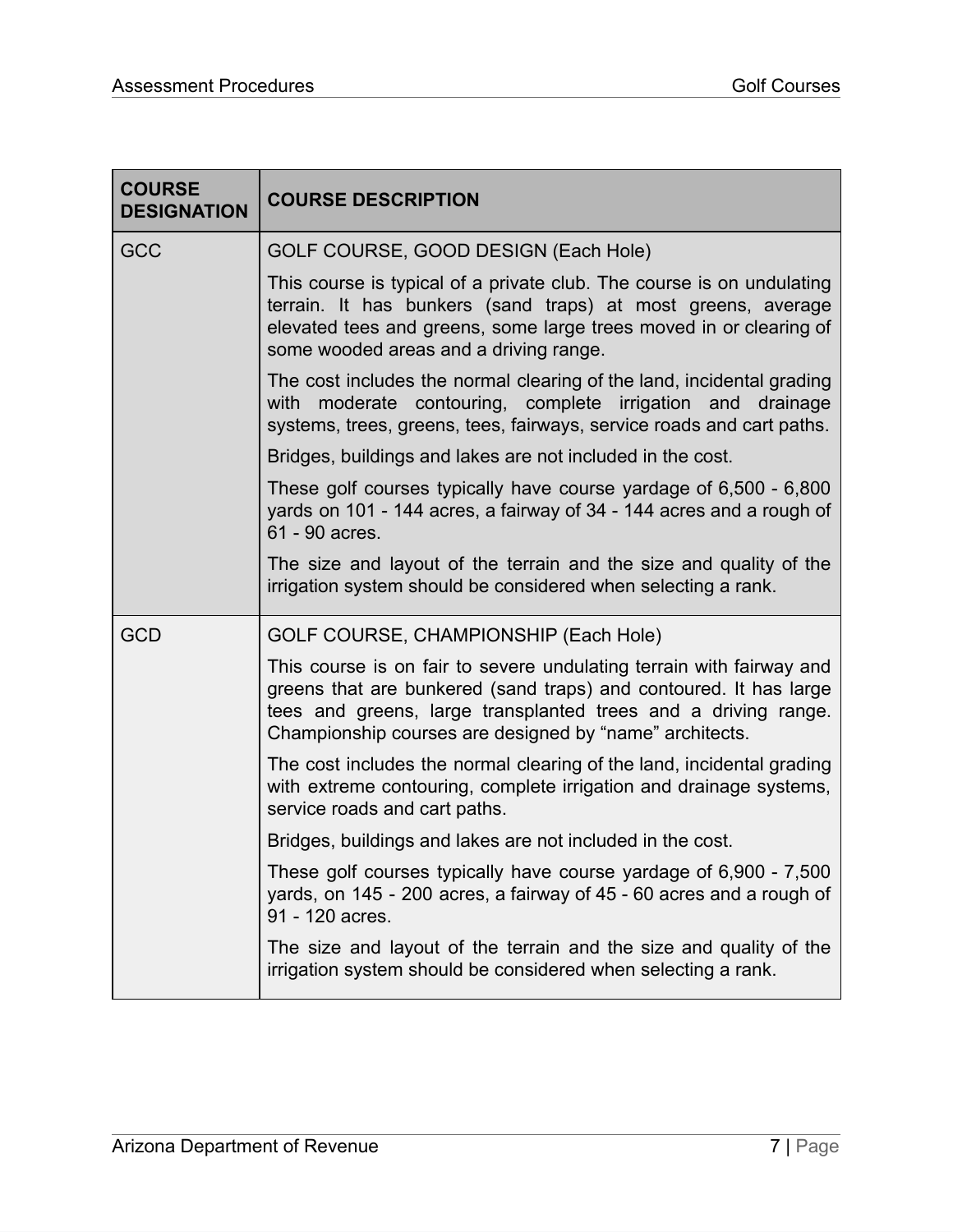| <b>COURSE</b><br><b>DESIGNATION</b> | <b>COURSE DESCRIPTION</b>                                                                                                                                                                                                                                                                       |  |
|-------------------------------------|-------------------------------------------------------------------------------------------------------------------------------------------------------------------------------------------------------------------------------------------------------------------------------------------------|--|
| <b>GCE</b>                          | GOLF COURSE, MINIATURE, BUDGET (Each Hole)                                                                                                                                                                                                                                                      |  |
|                                     | A minimum quality, simply developed or prepackaged budget<br>course. This course is typically built on a 1/4 acre of level terrain.<br>The cost includes course lighting.                                                                                                                       |  |
|                                     | The cost does not include booths, snack bars, plumbing or a<br>parking lot.                                                                                                                                                                                                                     |  |
|                                     | Use component GCF for standard quality miniature golf courses.                                                                                                                                                                                                                                  |  |
| <b>GCF</b>                          | GOLF COURSE, MINIATURE, STANDARD (Each Hole)                                                                                                                                                                                                                                                    |  |
|                                     | These courses typically have eighteen holes on one-half acre. They<br>are professionally designed and installed. The cost includes course<br>plumbing and lighting.                                                                                                                             |  |
|                                     | The cost does not include booths, snack bars or a parking lot.                                                                                                                                                                                                                                  |  |
|                                     | For prepackaged budget courses use component GCE.                                                                                                                                                                                                                                               |  |
| <b>GCG</b>                          | GOLF COURSE, PITCH & PUTT (Each Hole)                                                                                                                                                                                                                                                           |  |
|                                     | These courses typically have nine or less holes on 10 to 15 acres<br>and are 1,000 yards long, no fairway and no rough. The layout<br>normally utilizes unbuildable or excess land with minimal or natural<br>contouring and minimal definition of the greens. The cost includes<br>irrigation. |  |
|                                     | The cost does not include structures or lighting.                                                                                                                                                                                                                                               |  |
|                                     | The size and quality of the irrigation system should be considered<br>when selecting a rank.                                                                                                                                                                                                    |  |
| <b>GCH</b>                          | GOLF COURSE, PAR 3 (Each Hole)                                                                                                                                                                                                                                                                  |  |
|                                     | These courses typically have nine holes on 15 to 20 acres and are<br>1,400 - 3,000 yards long, no fairway, possibly a rough. The terrain is<br>level with straight fairways. The cost includes irrigation.                                                                                      |  |
|                                     | The cost does not include structures or lighting.                                                                                                                                                                                                                                               |  |
|                                     | The size and quality of the irrigation system should be considered<br>when selecting a rank.                                                                                                                                                                                                    |  |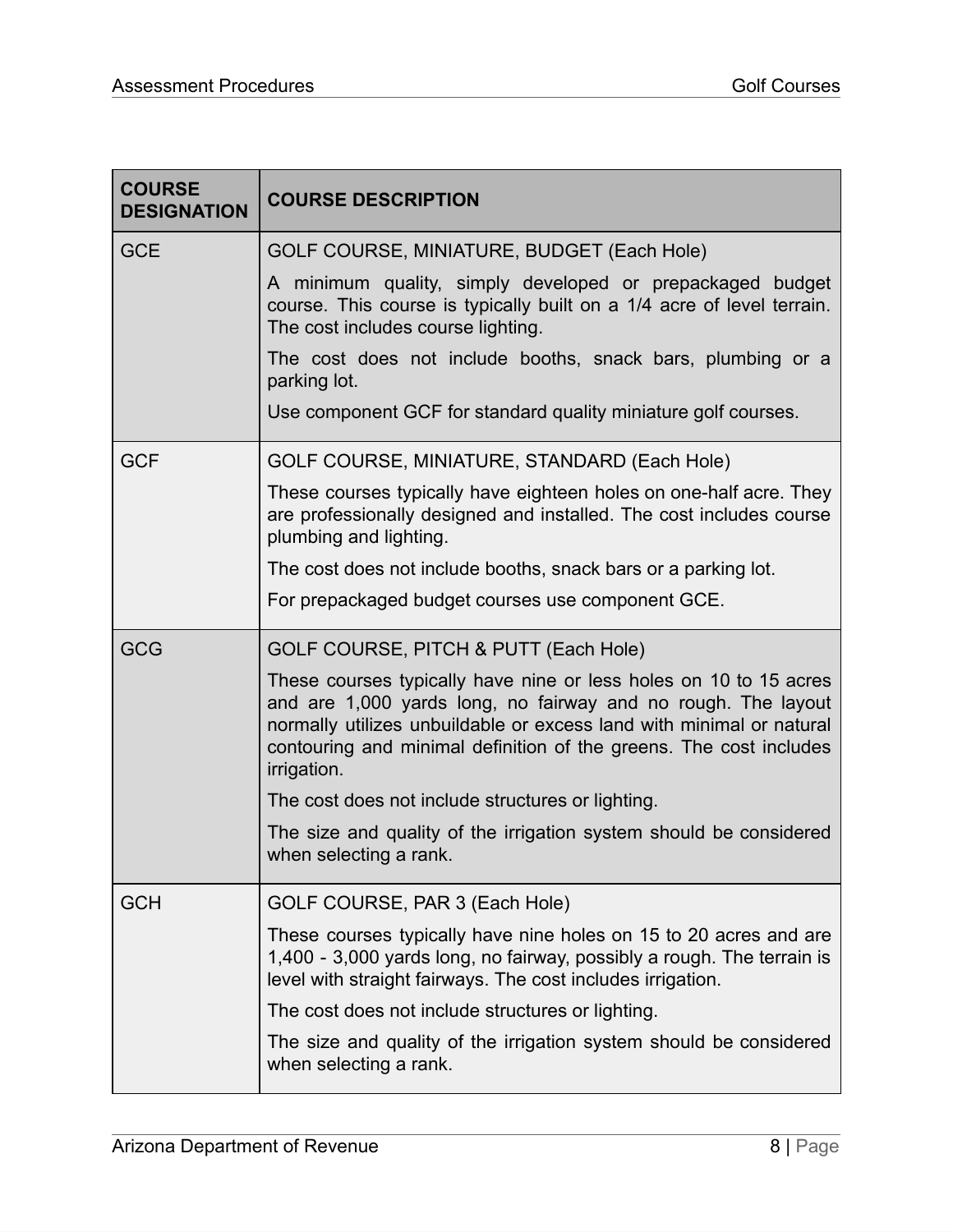| <b>COURSE</b><br><b>DESIGNATION</b> | <b>COURSE DESCRIPTION</b>                                                                                                                                                                                                                                                     |  |
|-------------------------------------|-------------------------------------------------------------------------------------------------------------------------------------------------------------------------------------------------------------------------------------------------------------------------------|--|
| <b>GCHE</b>                         | GOLF COURSE, PAR 3 EXPENSIVE (EACH HOLE)                                                                                                                                                                                                                                      |  |
|                                     | These courses typically have 9 holes on 15 to 20 acres and are<br>1,400 - 3,000 yards long, no fairway, possibly a rough. The cost<br>includes irrigation.                                                                                                                    |  |
|                                     | The cost does not include structures or lighting.                                                                                                                                                                                                                             |  |
|                                     | The size and quality of the irrigation system should be considered<br>when selecting a rank.                                                                                                                                                                                  |  |
| <b>GCJ</b>                          | GOLF COURSE, EXECUTIVE (Each Hole)                                                                                                                                                                                                                                            |  |
|                                     | The courses typically have eighteen holes on 50 or 60 acres and<br>average 3,100 - 5,100 yards long, no fairway, possibly a rough.<br>These courses are rated par 60. The cost includes irrigation.                                                                           |  |
|                                     | The cost does not include structures or lighting.                                                                                                                                                                                                                             |  |
|                                     | The size and quality of the irrigation system should be considered<br>when selecting a rank.                                                                                                                                                                                  |  |
| <b>GCK</b>                          | <b>DRIVING RANGE (Each Station)</b>                                                                                                                                                                                                                                           |  |
|                                     | A range used to practice hitting golf balls. The cost includes<br>uncovered grass or paved stations, fencing, irrigation, and lighting.<br>The cost does not include heated tees (component GCM), range<br>covers (GCL), pitching and putting greens, buildings or equipment. |  |
|                                     |                                                                                                                                                                                                                                                                               |  |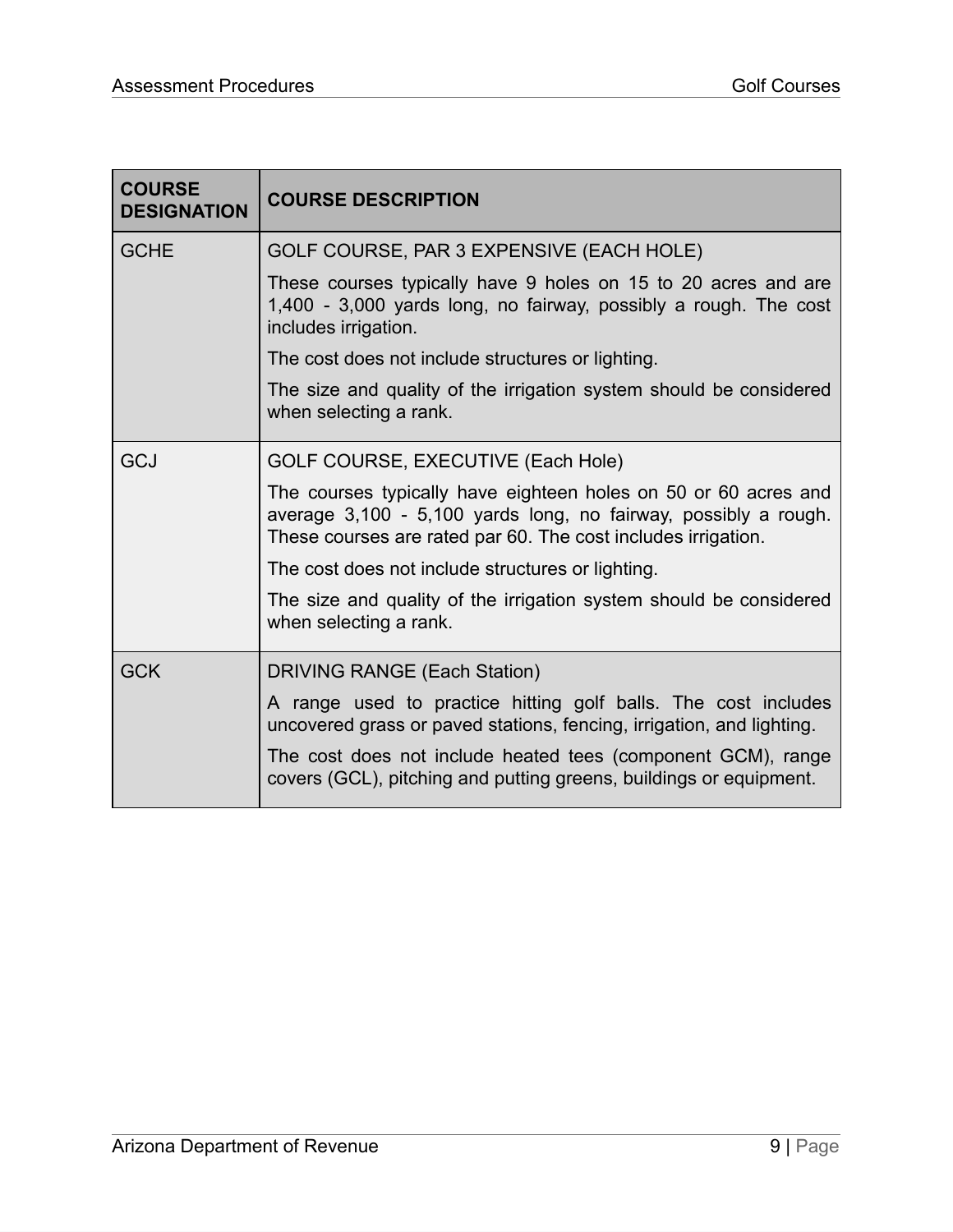## **Golf Course Land Valuation**

Golf courses are frequently built on land that is not readily adaptable to commercial, industrial or residential development. A golf course can operate effectively on land subject to noise pollution, flooding or used to provide a drainage system for a developed area.

The land comprising the golf course playing area, practice area (not including commercial golf practice ranges), and parking area will be valued at \$500 an acre for ad valorem tax purposes. A.R.S.  $42-13152(C)$ . That portion of land used for the club house, pro shop, restaurant, or similar buildings or improvements not included in the total course deed restriction, will be valued comparably with similar land used for commercial purposes.

A.R.S. [42-13154](https://www.azleg.gov/viewDocument/?docName=http://www.azleg.gov/ars/42/13154.htm) requires a binding legal commitment to use a parcel of land as a golf course for a period of at least 10 years. Where this occurs, the ownership rights associated with the parcel have been limited and a legal impediment to development has been imposed.

It shall be the responsibility of the golf course owner to record a deed restriction with the County Recorder, with a copy to the Assessor, restricting the property use to a golf course for at least 10 years. Upon receipt of the recorded restriction to use, the Assessor shall determine the valuation based on this guideline.

The deed restriction must be refiled as necessary to ensure that the property is restricted to use as a golf course for a period of at least 10 years from the current tax year. If a property qualifies and is taxed as a golf course and is used for anything other than a golf course during the 10 year period, a penalty shall be levied against the property as prescribed in A.R.S.  $42-13154(A)$ . This penalty is equal to the difference in the amount of property taxes that would have been levied for the preceding 10 years, had the property not been assessed under this section.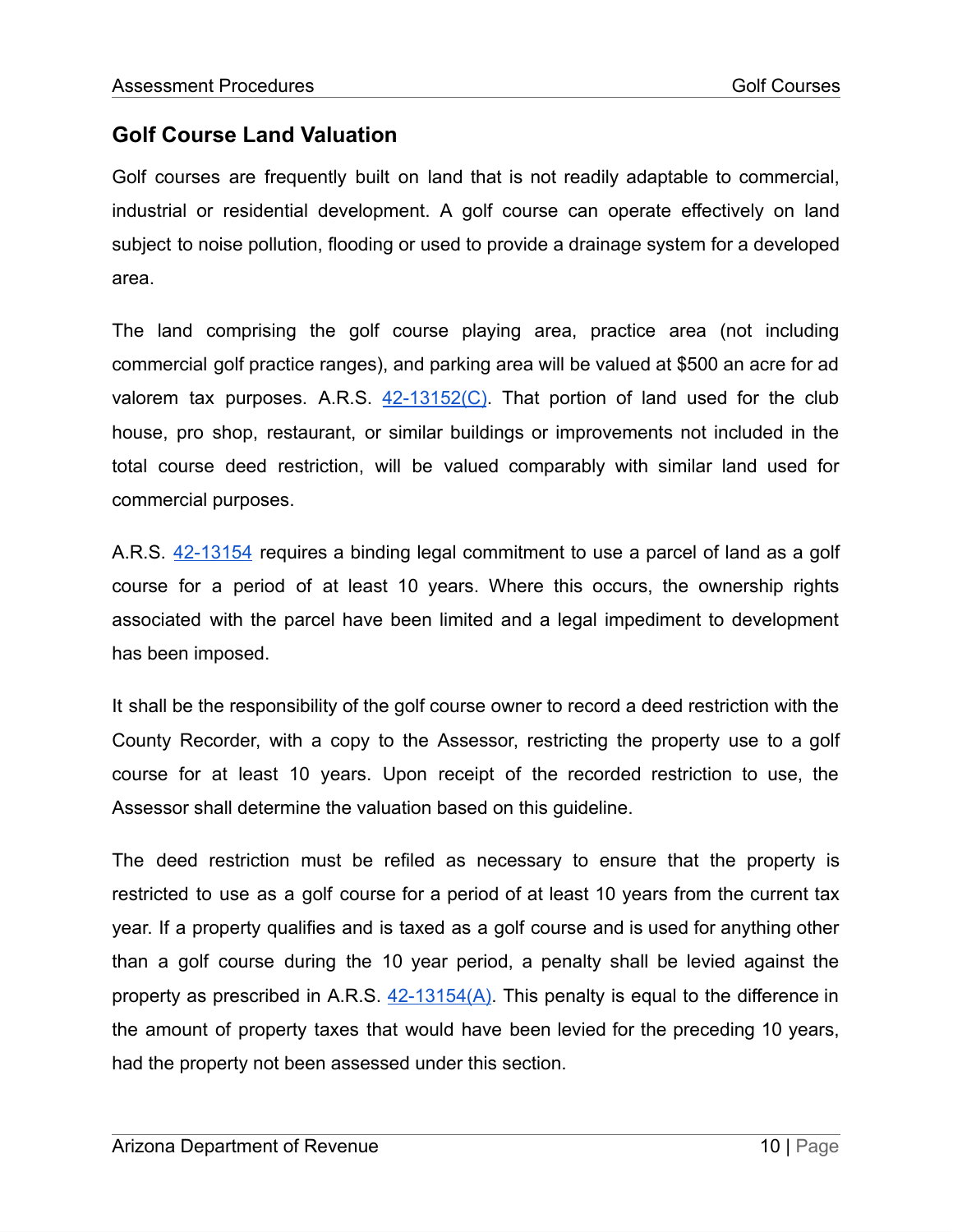## **Economic Obsolescence**

Golf courses are subject to many outside influences which impact the cash flow realized by the course. For example, in the mountainous areas, golf courses may be covered with snow several months of the year. In the desert areas, play may be drastically reduced during the hottest months of summer. In addition, many golf courses are subject to flooding which may occur during peak play periods as well as off peak periods. The external influences on golf course operations affect the cash flow and the marketability of the golf course property. Since these influences are external and beyond the control of the golf course owners/managers, the influence is reflected in the application of economic obsolescence. Economic obsolescence must be uniformly applied by strict adherence to the method described in the section entitled "Calculation Of Full Cash Value For Entire Golf Course Facility", below on this page.

## **Improvement Valuation**

Using the methods described in previous paragraph, "Golf Course Development Costs" on p. 5, the ad valorem tax value of the golf course itself is established by grading the course, multiplying the value per hole for the appropriate description by the number of holes included in the course, and applying the economic obsolescence. The improvement value for the clubhouse, together with the cost value of facilities such as swimming pools, tennis courts, shuffle board courts, parking lots and other amenities that are part of the total operation is generated by use of the Department's Construction Cost System (replacement cost new less depreciation).

# **Calculation Of Full Cash Value For Entire Golf Course Facility**

The valuation for the entire golf course facility is performed as follows:

By August 1 of each year, the County Assessor shall mail to the last known mailing address of each golf course owner or manager, a form as prescribed by the Department. The completed form must be returned to the County Assessor not later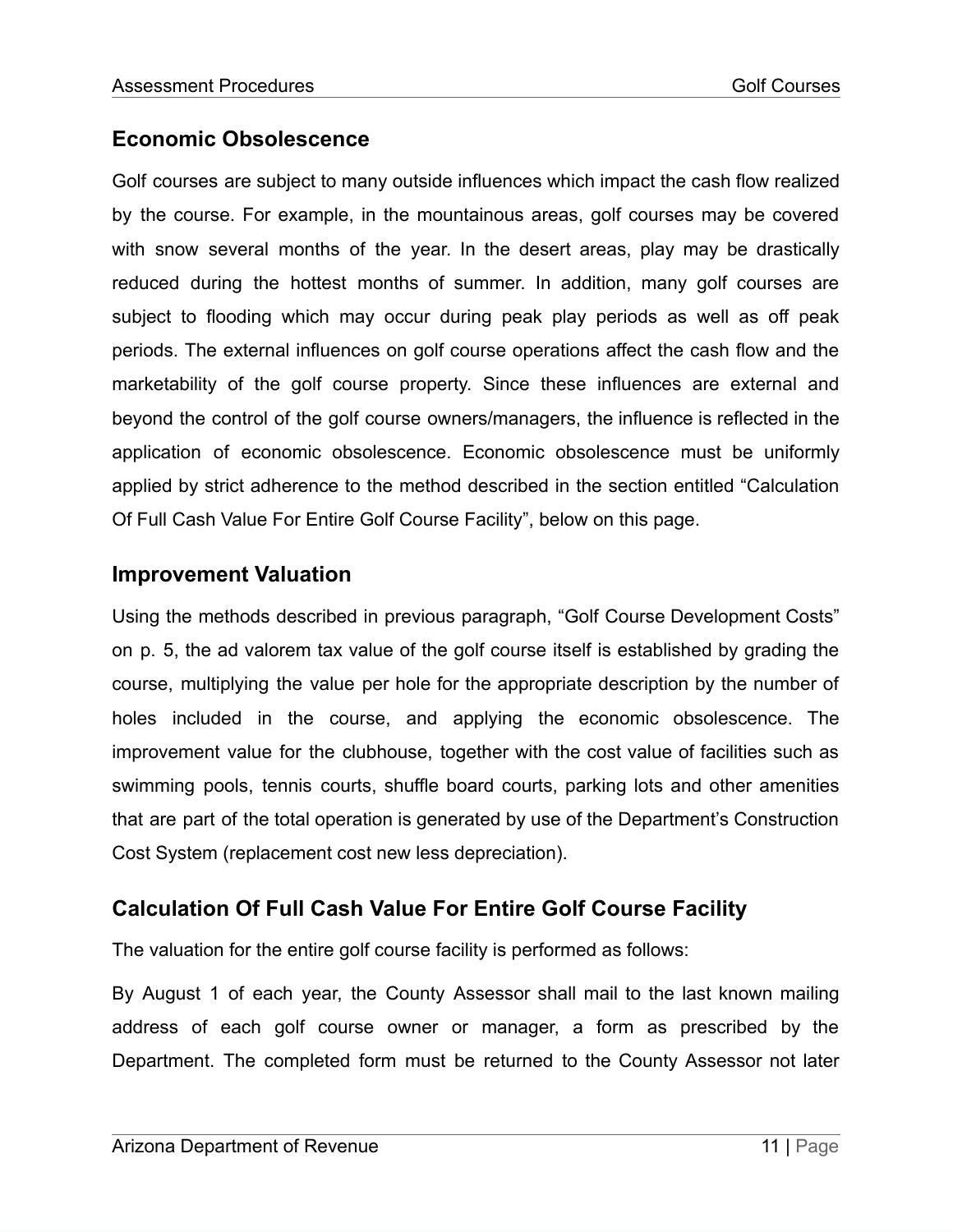than September 30, in order for the golf course to receive the economic obsolescence adjustment.

The full cash value will then be calculated uniformly in the following manner:

- 1. Determine the number of actual rounds played during the most recent twelve months ending July 31, as reported by the owner or manager.
- 2. Multiply the rounds played during the peak month, as reported by the owner or manager, by twelve to determine the number of rounds of play the course would have had under optimum conditions.
- 3. Divide the actual number of rounds played during the most recent 12 months ending July 31 by the optimum number of rounds that could have been played.
- 4. Multiply the answer obtained in Step 3 above by 100 to get the per cent good.
- 5. Subtract the per cent good from 100% to get the per cent of economic obsolescence.
- 6. Enter the per cent of economic obsolescence into the Construction Cost System in the obsolescence field for the appropriate improvement (s) and calculate the improvement value of the golf course.
- 7. Through the Construction Cost System, calculate the replacement cost new less depreciation for the structures and additional items to determine the value of the facility improvements.
- 8. To determine the full cash value of the entire golf course facility, add:
	- a. Land value of the golf course at \$500 per acre.
	- b. Land value of that portion of facility occupied by clubhouse, pro shop, restaurant and recreational facilities not included in the golf course land in subparagraph 8a. above, as valued at market value by standard appraisal methods.
	- c. Value of the golf course improvements adjusted for obsolescence, pursuant to paragraphs 1 - 6 above.
	- d. Value of the structures and additional items, pursuant to paragraph 7 above.